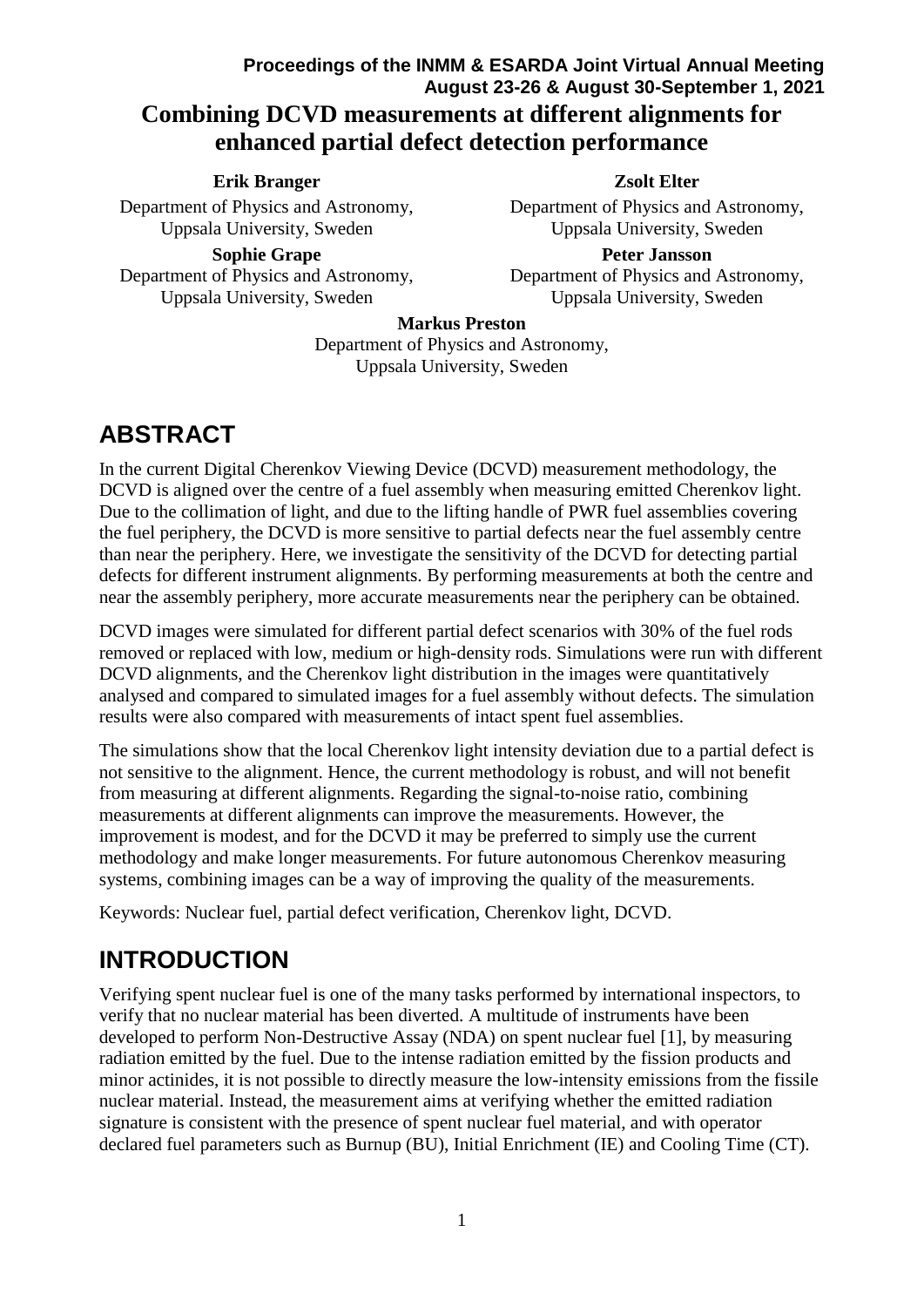One of the instruments available to international inspectors is the Digital Cherenkov Viewing Device (DCVD). The DCVD measures the Cherenkov light produced by a spent fuel assembly in wet storage. The Cherenkov light is produced predominantly by gamma-ray emissions from fission products in the fuel, which Compton-scatter on electrons in the water. If these electrons obtain sufficient energy, they will radiate measurable Cherenkov light in the water. Thus, the intensity and characteristics of the Cherenkov light can be used to determine whether an object is a spent nuclear fuel assembly or a dummy object (so-called gross defect verification). The DCVD is also capable of quantitatively measuring the Cherenkov light emissions, which can be used to verify that parts of the fuel assembly have not been diverted (so-called partial defect verification). Since measurements with the DCVD are relatively fast and non-intrusive (no fuel movement required, nothing inserted into the water), enhanced partial defect detection capabilities would allow the instrument to be more widely and it could also be a valuable alternative to other instruments that require longer measurement times or are more intrusive.

In the current DCVD measurement methodology, measurements are performed from one position above the spent nuclear fuel, aligned above the fuel assembly centre along the axis of the fuel assembly. However, due to the strong collimation of Cherenkov light inside the fuel assemblies, the light intensity distribution in the measured DCVD images will depend noticeably on the alignment, which is the most intense at the position above which the DCVD is aligned, and decreases with increasing distance from that point.

The goal of this work is to investigate whether using multiple measurements from different alignments can make the instrument more sensitive to partial defects, by providing higher-quality measurements of regions away from the centrally aligned position in the current methodology. Performing measurements from multiple alignments is a departure from the current methodology and will make the total measurement time per fuel assembly longer. However, it could possibly prove useful in certain scenarios where the current methodology is not sensitive enough and further assessments are required, or prior to placing fuel in difficult-to-access storage, where a more detailed verification may be warranted.

# **CURRENT DCVD MEASUREMENT METHODOLOGY**

There are several methodologies used when analysing DCVD measurements, depending on the objectives; one targets gross defect verification and two targets partial defect verification.

- For *gross defect verification*, the light distribution and light collimation by the fuel assemblies is qualitatively investigated, to determine if the light distribution is consistent with that from spent nuclear fuel or from with a non-radioactive dummy object.
- One method for *partial defect verification* uses image analysis to automatically detect removed rods in visible positions, and highlights those to the inspector using a template detailing the expected fuel rod positions in the image. This method is predominantly used on BWR fuels, since the rods are not covered by a top plate.
- The other, more general *partial defect detection* methodology quantitatively estimates the Cherenkov light emissions, and compares the measured intensities to predicted intensities, based on the operator declared fuel parameters BU, IE and CT. Currently this methodology can be used to detect partial defects where 50% or more of the fuel rods have been replaced with non-radioactive substitutes. Such a diversion would lower the Cherenkov light intensity by at least 30% [2].

When performing a measurement of a fuel assembly, the DCVD is positioned centrally above the fuel assembly, along the axis of the fuel assembly. The fuel assembly axis may be slightly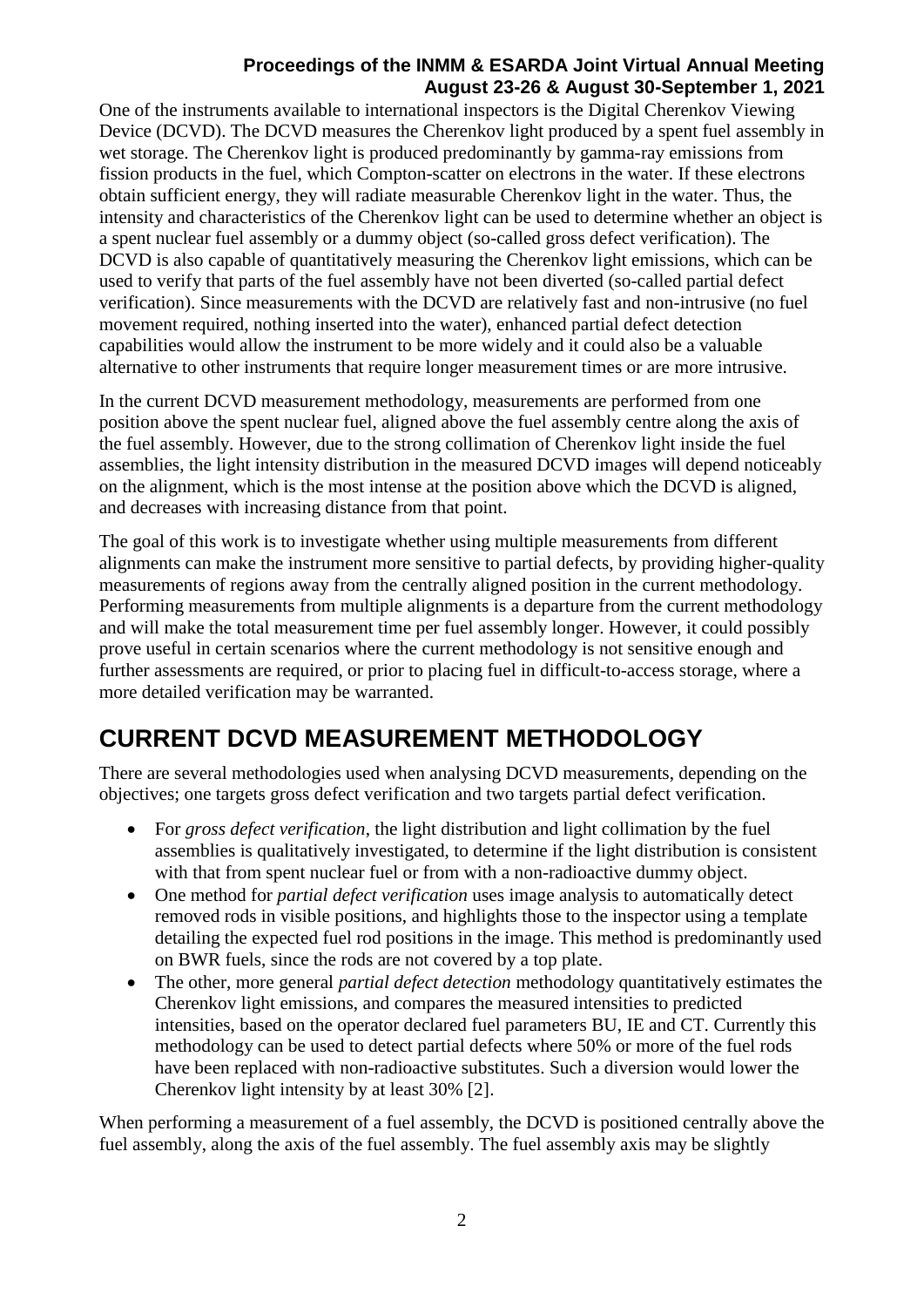different from the vertical direction, should the assembly be slightly tilted. Once aligned, the inspector places a Region-Of-Interest (ROI) closely around the fuel assembly in the image. Five measurements are performed and averaged over, and after removal of the background (which is approximated as the lowest intensity pixel in the image created as an average over the five images), the pixel values inside the ROI are summed over to provide the total Cherenkov intensity. The averaging is done to reduce the effect of noise, such as ripples on the water surface distorting the image, and noise in the detector electronics. Once all fuel assemblies have been measured, a least-squares fit is used to find the multiplicative constant that relates the predictions to the measurements. This constant takes care of effects that are common for all measurements, such as Cherenkov light lost due to scattering and absorption in the water, distance between the fuel and the DCVD, and the efficiency of the detector electronics. After the fit, any assembly with a light intensity deviating more than 30% from the predicted one is identified and marked as a possible partial defect that requires further investigation. Due to the strong collimation of light by the fuel assembly structure, the DCVD detects less light and is thus less sensitive towards the peripheral regions of the assembly where partial defects are more difficult to detect [3].

The goal of this work is to investigate if measurements taken at additional alignments can provide useful data to more reliably detect substitutions in the peripheral regions. Due to the collimation, if a measurement is aligned e.g. over the periphery of an assembly, the periphery will be the most intense part. This could potentially improve the performance for detecting partial defects near the periphery, at the aligned position. By combining measurements taken at different alignments, the Cherenkov light intensity contribution from the periphery could be increased, allowing a more accurate analysis of the Cherenkov light in those regions, as compared with the current methodology.

## **DCVD IMAGES AT DIFFERENT ALIGNMENTS**

To investigate the partial defect detection performance of the DCVD at different alignments, images from previously simulations of two partial defect scenarios [3] were used. 30% of the fuel rods in a PWR 17x17 assembly were substituted in different patterns, corresponding to 80 substituted rods in each case. The two cases are shown in Figure 1.



**Figure 1. The two partial defect scenarios studied, scenario 1 (left) and scenario 2 (right). Black circles indicate normal fuel, red circles indicate substituted rods, and white circles indicate guide tubes and the central instrumentation tube.**

The first case (Figure 1 left) is the same as case 6 in [4], where predominantly rods near the periphery were substituted. The second case (Figure 1 right) was found in [3] to be the most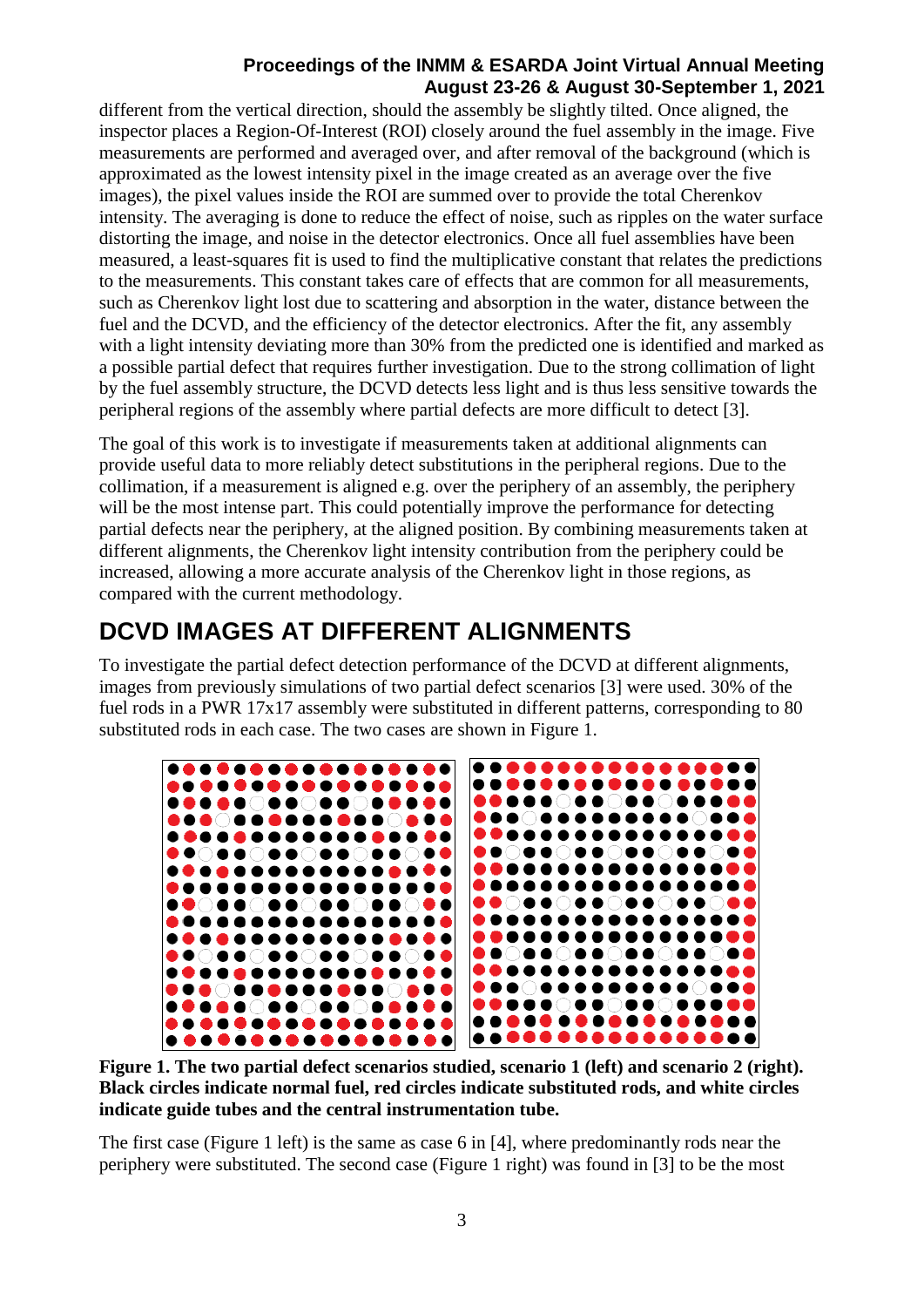difficult to detect case for the DCVD, with substituted rods located only near the periphery, and with the corners intact to retain intensity in the top plate holes at the corners. Each case was run with three substitution materials: helium-filled rods, steel rods and unirradiated uranium rods, corresponding to a low, medium and high-density substitution case. Simulations were previously also run for rod removal without substitution. However [3] found that for a 30% removal, visible rods need to be removed which makes that case is easy to spot by an inspector, thus rod removal was not considered here.

For each simulated case, images were created using the procedure in [5]. In short, first the gamma emission spectra and intensity of a reference PWR 17x17 fuel assembly with a BU of 40 MWd/tU and a CT of 10 years was simulated using ORIGEN-ARP [6]. Secondly, the radiation transport was simulated in the fuel geometry using Geant4 [7], to obtain the Cherenkov light emissions from the top of the fuel assembly. In the third step, the Cherenkov photons were transported to a pin-hole camera, to form an image, and a mask representing the top plate was added. For this work, the steps 1 and 2 were re-used from earlier work such as [3], and the third step was repeated to obtain simulated images at various alignments. The simulated aligned positions started at the centre, and moved right or down in steps of 2 cm to a maximum of 10 cm in each direction. Due to the symmetry of the problem, alignment over the other quadrants is expected to be identical, with the exception of one corner that does not have a hole in the top structure, seen at the bottom left in Figure 2. Examples of simulated centred and 10 cm rightaligned, 0 cm down-aligned images are shown in Figure 2.



**Figure 2. Left: A simulated DCVD image with a centred alignment. The ROI for the image is the entire image. The ROI has been divided into five strips, denoted from -2 to 2. Right: A simulated DCVD image aligned 10 cm to the right of the centre. The aligned position is marked with a red cross.**

To analyse the light distribution locally in the images, and to investigate how both the alignment and partial defects alter the light distribution, the ROI was divided into five, equally-sized horizontal strips, shown in Figure 1 (left). The choice of vertical strips was made to analyse the changes in light distribution as the alignments move in the left-right direction, exemplified in Figure 2. Due to symmetry, analysing alignments in the up-down direction using horizontal strips is expected to give similar results. Similarly to the current analysis, the light intensity in each strip is the sum of the pixel values within it, after a background subtraction has been made. Since [3] notes that large ROIs are preferred to not introduce a significant amount of noise and uncertainty, five regions were chosen. Note that with this split, four guide tubes end up at the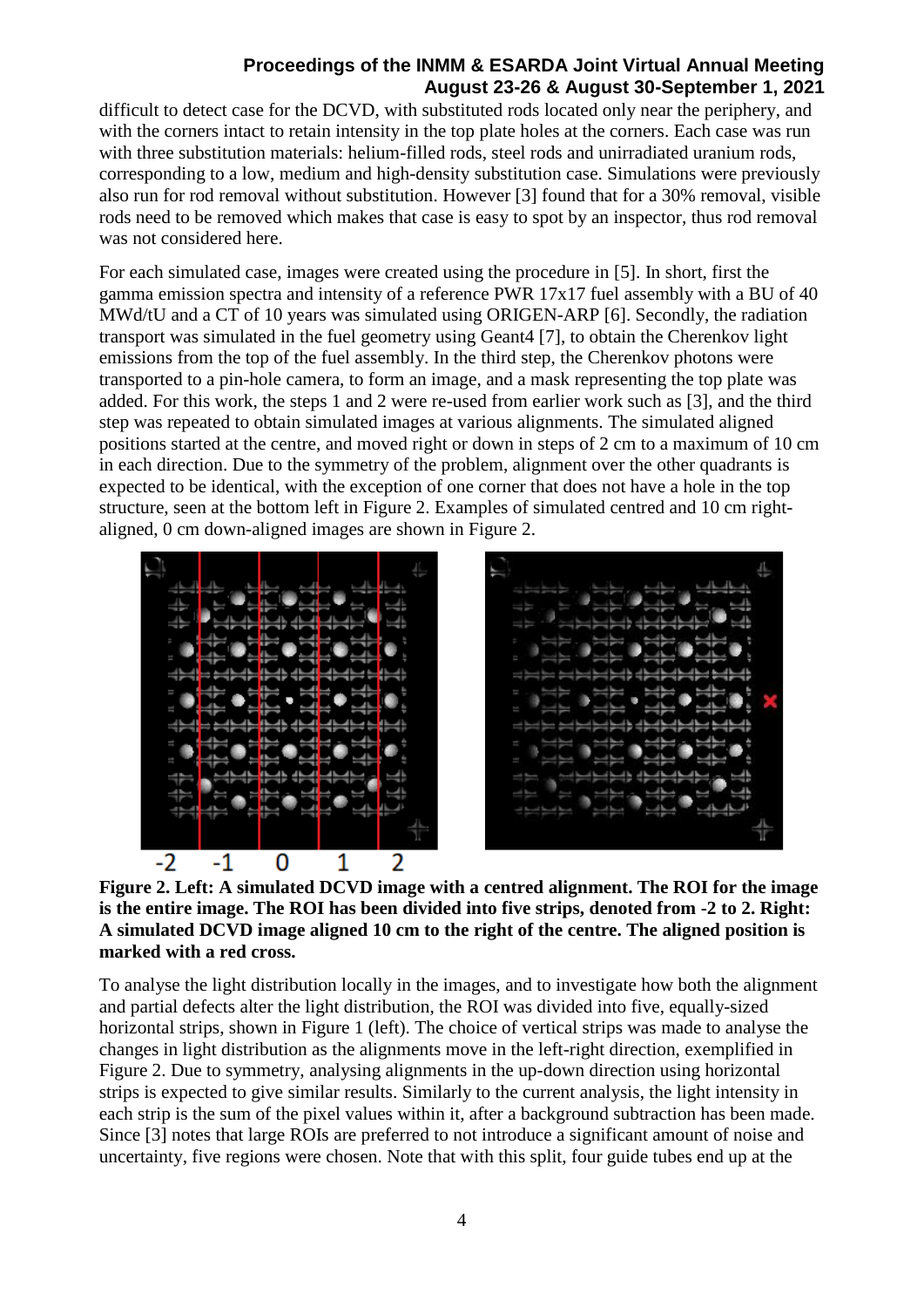boundary between two strips, which may cause additional uncertainties in the analysis [3], since ripples on the water surface can stretch regions of an image and cause these guide tubes to "move" from one ROI strip to its neighbour. However, the development of a more robust and automated ROI placement to ensure that bright spots are systematically placed in the correct strip is outside the scope of this work, and for the simulated images such uncertainties do not occur.

In addition to the simulated images, measurements were available for 16 PWR fuel assemblies from the SKB50 set [8], the same as were analysed in [3]. For each assembly, nine alignments were measured, with five measurements per alignment. The alignments correspond to one centred alignment, and all combinations of moving ±6 cm in the horizontal and vertical direction from centre. The alignment was found by eye, by assessing that the image intensity maximum due to the collimation fell on the expected position in the image. Note however, that this procedure of manually identifying the intensity maximum to assess the alignment is only known to produce reliable alignment for a centred alignment. Hence additional uncertainty with respect to actual alignment is introduced for the off-centre measurements, and its magnitude cannot be assessed from the measurement data alone.

# **RESULTING TOTAL CHERENKOV LIGHT INTENSITIES**

#### Dependence on alignment and partial defects

Figure 2 shows that the intensity maximum in the image moves with the alignment. From a partial defect detection point of view, what is of interest is how the partial defect reduces the Cherenkov light intensity in the five ROI strips, as a function of the alignment. The intensity reduction for the case of an alignment 10 cm to the right of the centre (seen in Figure 2) is shown in Figure 3.



**Figure 3. The reduction in Cherenkov light intensity in the five ROI strips due to partial defects, for an image aligned 10 cm to the right of the centre. The reduction is relative to the case of an intact fuel assembly. The legend numbers indicate if it is for partial defect scenario 1 or 2 in Figure 1, and the letter indicates if substitution was done with helium rods (h), steel rods (s) or unirradiated uranium rods (u).**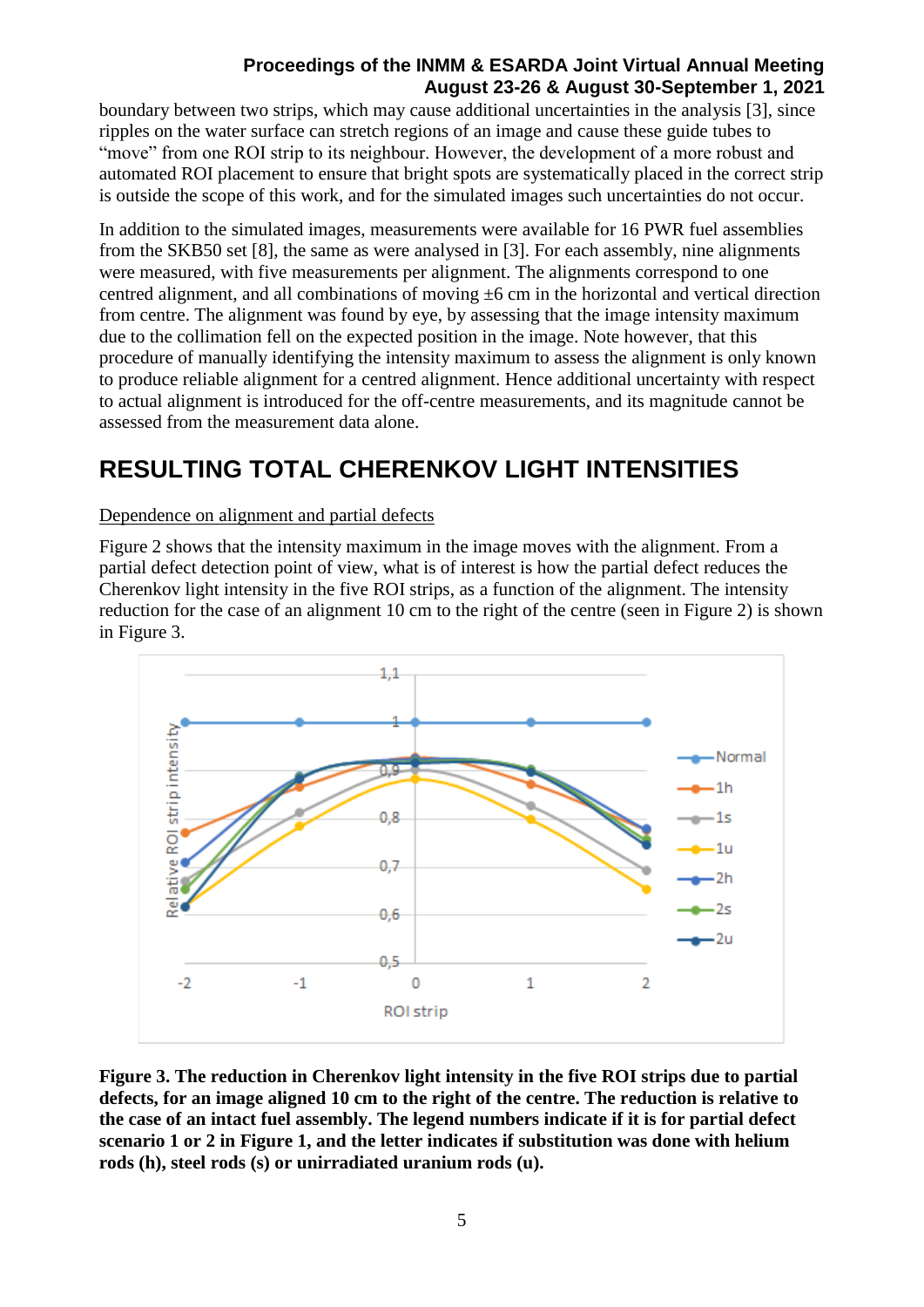Figure 3 shows that the two edge strips (denoted  $\pm 2$ ) are the ones experiencing the largest reduction in intensity and are therefore the ones most affected by the partial defects. This is not surprising, since Figure 1 shows that these strips contain a larger fraction of the substituted rods in the simulated cases. The intensity deviation in the edge ROI strip -2, far away from the aligned position, is slightly more pronounced as compared to the edge strip at the aligned position in ROI strip 2. On one hand, a more pronounced intensity deviation makes it easier to spot, and hence makes the methodology more sensitive to the studied partial defects. On the other hand, due to the distance from the aligned position, the light intensity is very low in this ROI strip, typically around 5-7% of the total image intensity. Assessing partial defects in a region far from an aligned position is challenging, and even small amounts of noise or uncertainty would invalidate the results. If the fuel assembly is stored near other assemblies, radiation from the neighbouring assemblies may travel to the assembly under study and create Cherenkov light there. If this near-neighbour effect is on the order of a few percent of the assembly total intensity, it would entirely obscure the intensity reduction in this ROI strip. Hence, an analysis based on the light in the off-aligned edge strips does not seem feasible.

Further analysis of the simulated DCVD images reveals that the intensity reductions shown in Figure 3 look virtually the same for the other studied alignments. The only noticeable difference is when the alignment is moved in the right-left direction, which is partly due to the vertical alignment of the ROI strips. This creates the more pronounced intensity reduction in the edge ROI strip far from the alignment (ROI strip -2 in Figure 3). Measurements centred in the leftright direction but moving in the up-down direction are more symmetrical, without the pronounced decrease seen in Figure 3. Overall, this means that there are no inherent gains in performing measurements from different alignments, as the light reduction in different parts of the fuel remains constant for all alignments. On the other hand, it also means that the current methodology is very robust. Furthermore, if an automated routine for assessing the alignment is developed, this would open up for applying image analysis on different regions of the fuel to detect intensity deviations, which can be applied also to measurement at non-centred alignments.

#### Combining images with different alignments

While there are no inherent gains to performing measurements at different alignments to detect partial defects, combining measurements at different alignments can still improve the intensity of the background-subtracted signal, i.e. the signal-to-noise ratio, for regions close to the assembly periphery. To investigate this, three simulated images was used. One was aligned on the right edge, one just above the fuel centre, and one on the left edge (obtained by flipping the rightaligned image before adding the fuel top structure). Two different methods for assessing the signal-to-background ratio were used in the assessment of partial defects at the 30 % level. The first method is to analyse the average intensity values of the three images, and assess what impact this has on the signal-to-noise ratio for each ROI strip. The second method is to stitch together the three images, so that the three central ROI strips are taken from the centred image, and the edge ROI strips are taken from the corresponding aligned images.

For the averaged image, the total intensity in each ROI strip is 9-13% lower as compared to using only the centred alignment, for all simulated cases. The reason is that the regions away from the alignment have their intensity reduced more than the increase at the aligned regions. Hence, from a signal-to-noise ratio perspective, it would be preferable to measure longer (either longer exposure time or more images used for the final averaged image) with a centred alignment, than to use three different alignments. Thus, the centre alignment provides the best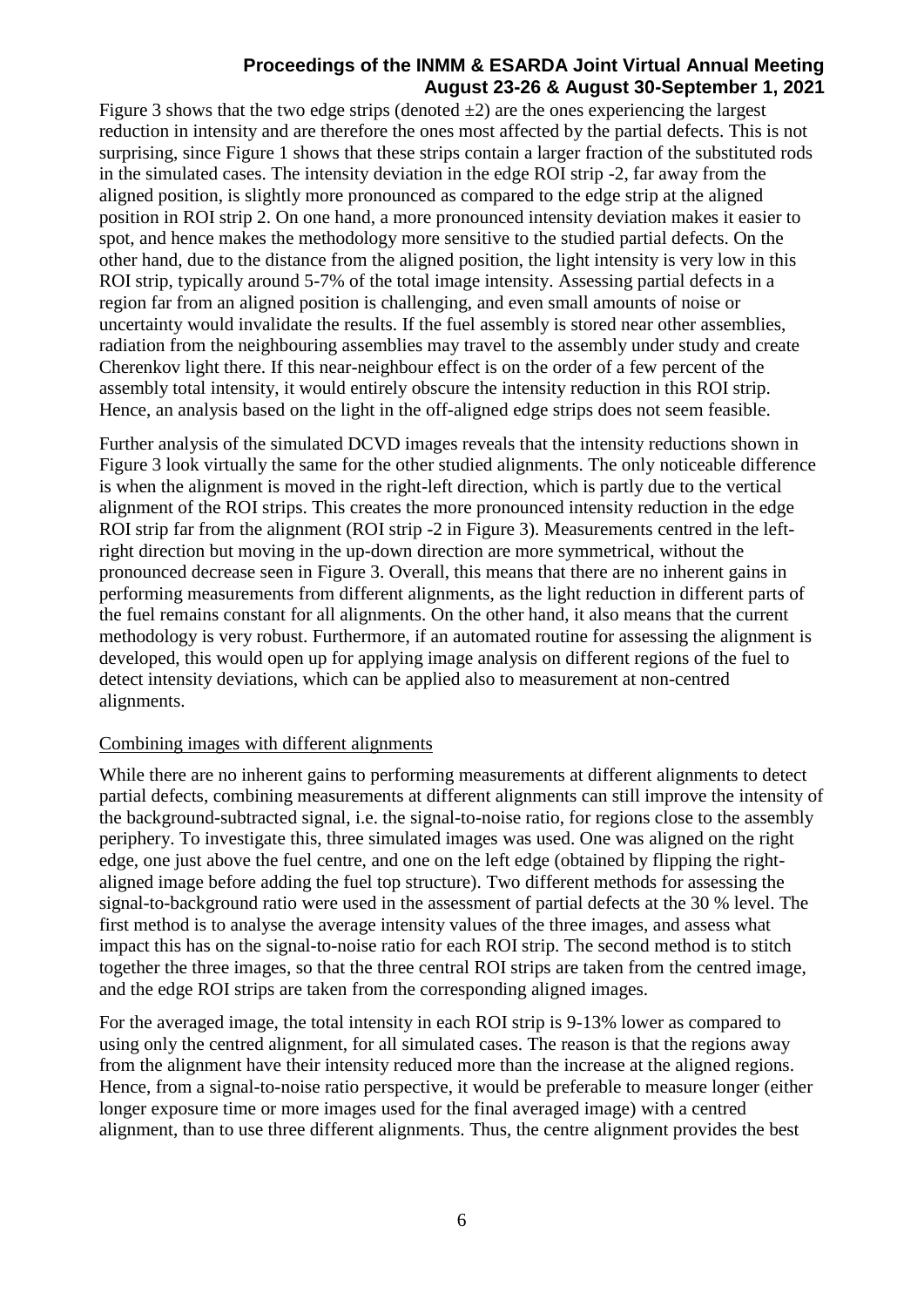trade-off between intensity in the different regions and measurement time when, showing again that the current methodology is robust.

For stitched images, the light intensity at the edge ROI strips (+2 and -2) can be increased by 20- 25% when using the images that are aligned over that edge. While this is an increase expected to improve the signal-to-noise ratio, it is rather modest. For the DCVD, it is unlikely to be worth the effort to perform three times as many measurements per fuel assembly for such a modest gain. However, other systems such as the autonomous XCVD robots [9] will naturally obtain measurements from different alignments as they move around the fuel pool. For such systems, stitching together images may be a useful way to ensure that the images of each region of the fuel assembly is of the highest possible quality. Should future XCVD developments allow for autonomous and quantitative measurements, stitching the images may be necessary to obtain high-quality images in the short time the robot is moving over the fuels. This will also ensure that the quantitative analysis can be made on the best available data.

#### Comparing modelled and measured light intensities at different alignments

To evaluate the performance of using different alignments and ROI strips, measurement data of 16 PWR assemblies from the SKB50 set [8] was used. Note that these assemblies do not suffer any partial defects. These assemblies are declared to be of two different designs, from two manufacturers, with eight assemblies per manufacturer. These are referred to as design B and design E, to match the notation in [3][10]. Thus, within each group, the assemblies are expected to have identical designs, and the DCVD measurements results can be directly compared, as was done in [3]. Each measurement had a background-subtraction done as in [10], which assesses what constant background level results in the best fit between predictions and measurements. The intensity predictions presented in [10] were also used here. Based on the simulated images, the relative intensity in a ROI strip to the total intensity was estimated. These intensity fractions were then multiplied with the predicted image intensity, to obtain predictions for each ROI strip. Measurements were available and analysed for a centred alignment, and for alignments approximately  $\pm 6$  cm in the left-right direction.

The average difference between ROI strip predictions and the measured values (i.e. the average error) and the RMSE values are shown in Table 1 for a centred alignment, and in Table 2 for an alignment 6 cm to the right of the centre position.

|                  | ROI:     | $-2$     | $-1$   | $\overline{0}$ |        | 2        |
|------------------|----------|----------|--------|----------------|--------|----------|
| Average<br>error | Design B | 0.49%    | 0.06%  | $-8.20%$       | 3.17%  | $-1.17%$ |
|                  | Design E | $-6.49%$ | 2.16%  | $-8.26%$       | 3.56%  | $-7.36%$ |
| <b>RMSE</b>      | Design B | 13.16%   | 7.23%  | 10.60%         | 10.63% | 19.77%   |
|                  | Design E | 16.72%   | 10.82% | 7.92%          | 7.33%  | 12.65%   |

#### **Table 1. The average error and RMSE for the difference between predictions and measurements of the 16 SKB50 PWR fuels, for a centre-aligned measurement. The ROI strips are denoted -2 to 2 going from left to right, see Figure 2.**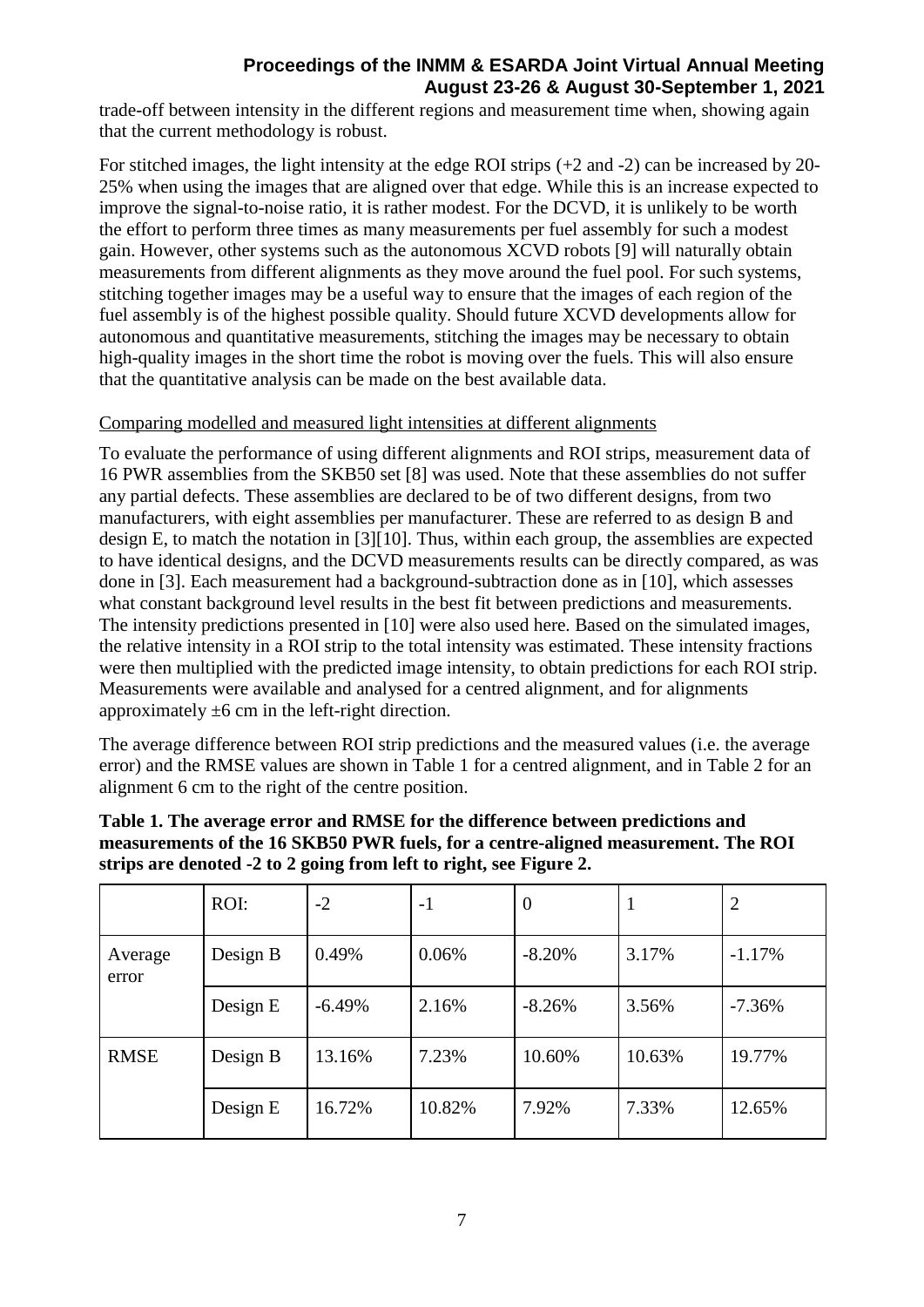**Table 2. The average error and RMSE for the difference between predictions and measurements of the 16 SKB50 PWR fuels, for measurement aligned 6 cm to the right of the fuel centre. The ROI strips are denoted -2 to 2 going from left to right, see Figure 2.**

|                  | ROI:     | $-2$     | - 1    | $\theta$   |          |        |
|------------------|----------|----------|--------|------------|----------|--------|
| Average<br>error | Design B | 9.59%    | 8.09%  | $-14.85%$  | $-1.19%$ | 7.45%  |
|                  | Design E | $-2.06%$ | 4.36%  | $-20.09\%$ | 8.27%    | 20.08% |
| <b>RMSE</b>      | Design B | 24.76%   | 13.57% | 13.05%     | 10.51%   | 10.41% |
|                  | Design E | 42.50%   | 18.36% | 23.11%     | 13.13%   | 12.25% |

Tables 1 and 2 show that for the centre ROI strip (strip 0), the average measurements are systematically below the predictions. Further analysis shows that this is partly caused by the modelling of the top structure near the central instrumentation tube. In the simulated images, this hole visually appears larger than in the corresponding measurements. For the right-aligned measurements, the hole is in some measurements difficult to see, especially for design E assemblies, while it is still pronounced in the simulated images, shown in figure 2 right. Should the systematic deviation in the central strip be corrected for, the average error would typically end up in the  $\pm$ 5% range for all ROI strips, although design E seems to have a bit larger uncertainties for the right-aligned case. The RMSE values typically end up in the 10-20% range, as compared to 6-8% when comparing predictions and measurements for the total image intensities for these measurements [3]. Hence, the smaller ROI strips and thus higher sensitivity to the placements of the strips results in higher uncertainties, and more variability in each ROI strip, as compared to the currently used methodology.

Comparing Table 1 and 2, the RMSE increases significantly in ROI strip -2 as the alignment moves right, while the central and right ROI strips have comparable, and sometimes lower RMSE values. Part of the increase in RMSE in the leftmost ROI strips is due to two outliers, one for each design. For design E, one fuel assembly has the centre strip measured to be 70% lower than predicted, and the leftmost strip has an intensity of almost zero, which means that although the absolute difference to the prediction is not high, the relative deviation approaches 100%. Design B has one such outlier, though the deviation is more modest, around 30-40 % for the centre strip and the strips left of it. The cause of these outliers is not fully understood. However, since the centred and left-aligned measurements of the same assemblies show no such deviation, it is likely to be due to the measurement or analysis of the specific right-aligned measurements. The most likely cause is that the right-aligned measurements were done further to the right than expected, due to that the DCVD could not be places at the intended location during a few measurements. This highlights the challenge of placing the instrument in the intended location above the fuel as well as of knowing what that location is, as pointed out earlier in this work. Thus a robust, automated alignment estimator could be useful, both in-field if measurements at other alignments are to be performed, and later for the analysis of the data.

Figure 3 shows that the methodology needs to be sensitive to an intensity change of 20% when measuring ROI strip -2, while being aligned over ROI strip +2, to detect all studied partial defects. If the uncertainty in the difference between prediction and measurement has standard deviation σ, the partial defect assemblies can be assumed to have a standard deviation 0.8σ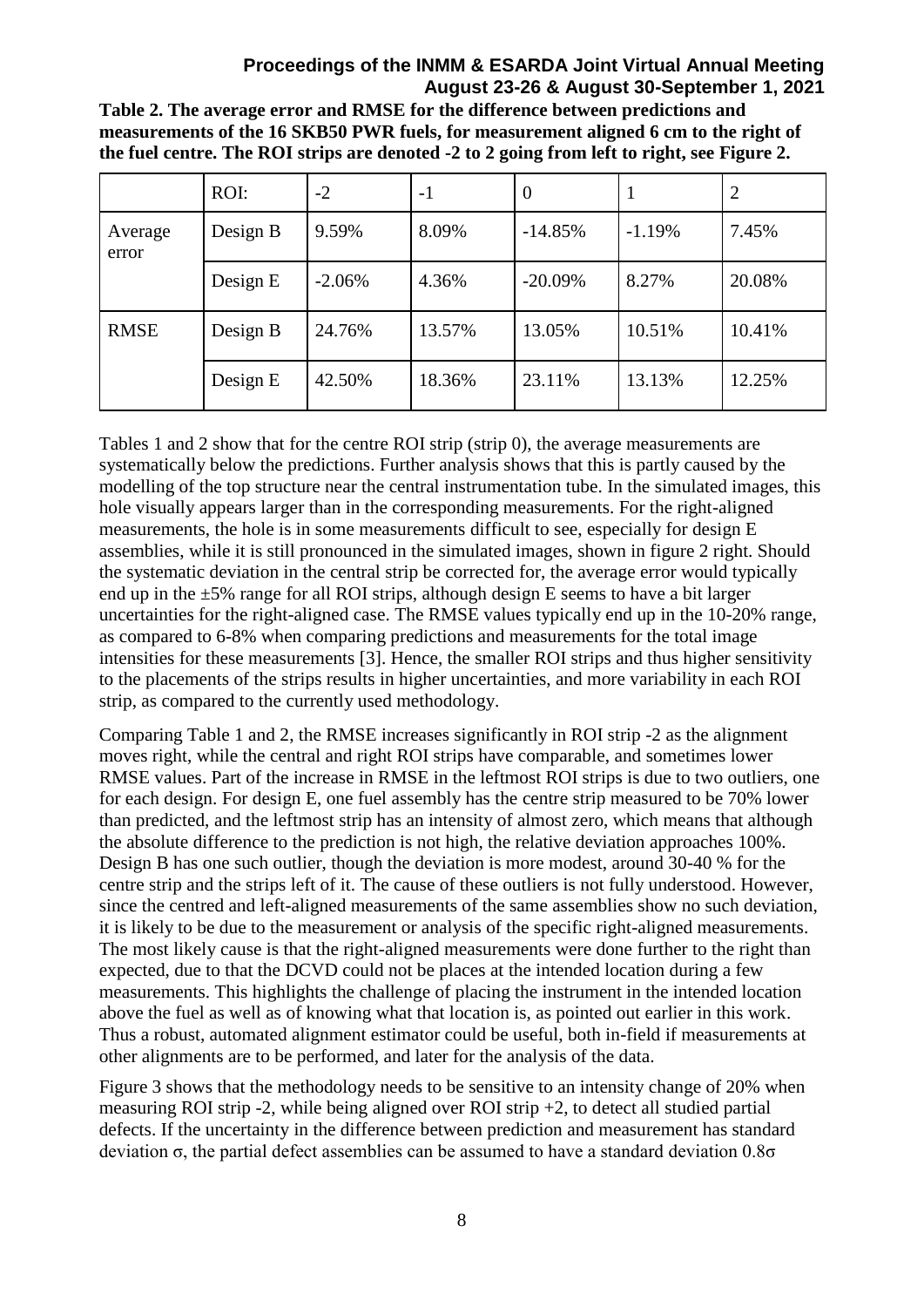(same relative uncertainty and 20% lower intensity). To statistically separate the two distributions, with a maximum of 5% false positive/negative, we must have that  $2(\sigma + 0.8 \sigma)$  < 20% or  $\sigma$  < 5.6%. For the ROI strip -2, the RMSE is so much higher than this (24.76 % for fuel design B, 42.50% for design E) that a partial defect assembly cannot be determined to differ from an intact assembly. For ROI strip 2, which is at the aligned position, the RMSE is about twice this limit (10.41 % for fuel design B, 12.25% for design E). It is however clear that further improvements are required in both the measurement methodology and ROI strip prediction and analysis to reduce the RMSE values to be below 5.6%. This would be challenging but maybe not impossible.

# **CONCLUSIONS AND OUTLOOK**

In the current DCVD measurement methodology, measurements are performed with one alignment over the fuel assembly centre. This work has investigated the possibility to perform measurements at multiple alignments, to determine whether more information or higher quality measurements could be obtained this way. Investigations were made for two different rod substitutions scenarios, with low, medium and high-density substitution rods.

Although the light intensity changes drastically with alignment due to the collimation, the intensity deviation due to a partial defect remains virtually constant as the alignment changes. Thus, there are no inherent gains in partial defect detection sensitivity from measuring at multiple alignments. It also means that the current Cherenkov light measurement methodology is robust, and provides a balance between an intense signal and short measurement time. With an automated alignment estimator, the current methodology could be adjusted to compensate for any misalignment, making the procedure more sensitive to intensity deviations caused by partial defect. Additionally, if image analysis methods are developed to analyse local light distributions and deviations from expected distributions in an image, such analyses would also be robust to other alignments than a centred one.

For increasing the signal-to-noise ratio of images, simply making longer measurements for the alignment at the fuel centre will provide better performance as compared to measuring at multiple alignments, and averaging over the images. Stitching together images from multiple alignments may potentially be the best way of obtaining a measured image with a high signal in all regions. For a DCVD, this procedure will probably be too time-consuming to be regularly used, since the inspector has to spend significantly more time aligning the instrument and measuring each assembly as compared to the current methodology, and since additional uncertainty may be introduced unless a robust alignment estimator is introduced. For other systems such as the XCVD robot, which moves around and measures at different alignments, image stitching may be of higher relevance. It may be especially useful if future developments allow the XCVD to perform quantitative measurements, which is currently only done by the DCVD for Cherenkov based systems.

Testing the procedure of using multiple alignments on measured images, the uncertainties in the measurements are too high to reliably allow a 30% partial defect to be detected, for the studied partial defect cases. Further improvements in measurement methodology may help in reducing the uncertainties. Also, development of improved intensity predictions for a segmented ROI could further help reduce the uncertainty, but such a prediction method needs to be validated against extensive experimental data, which is currently unavailable.